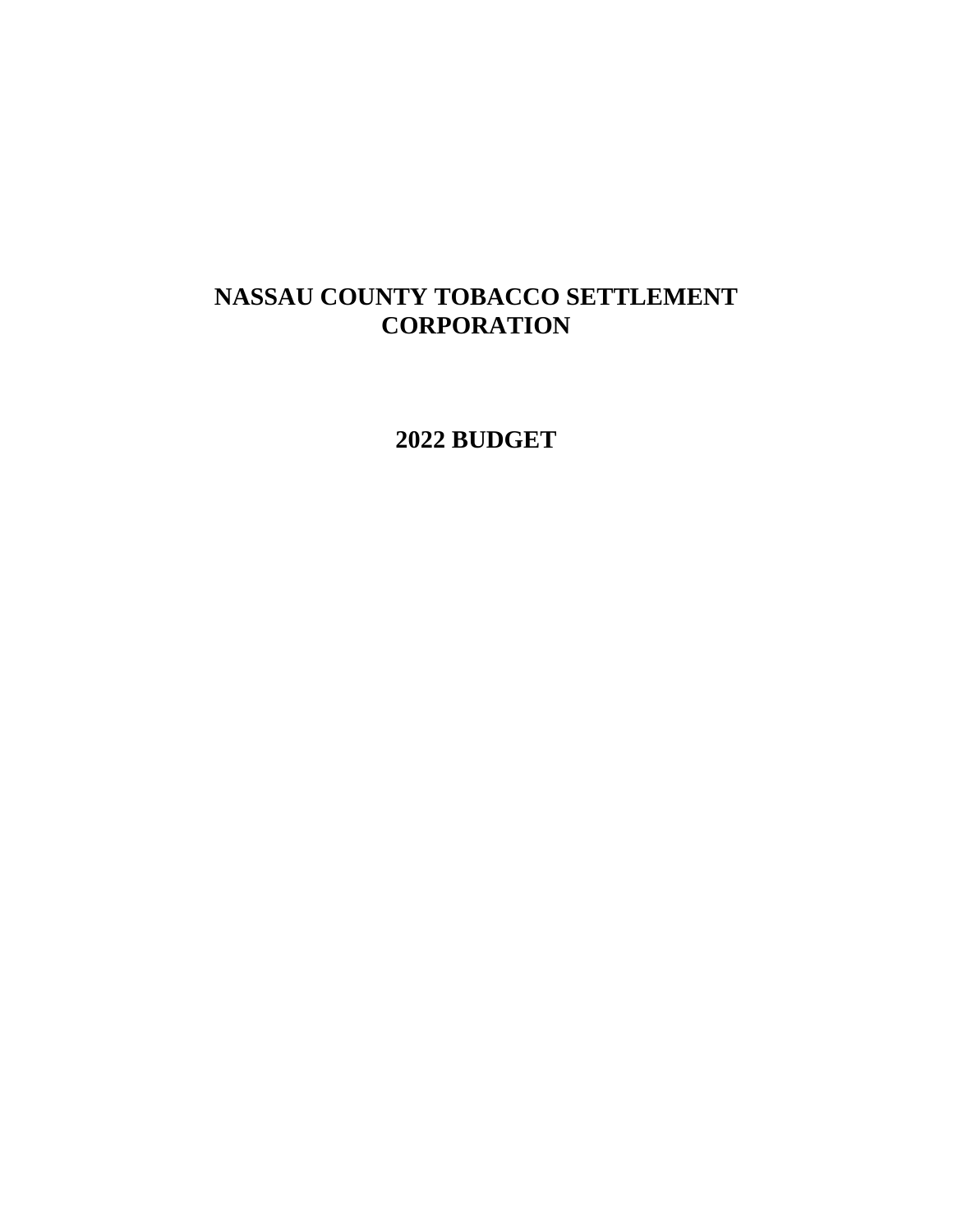#### **NASSAU COUNTY TOBACCO SETTLEMENT CORPORATION**

#### **BUDGET FOR THE FISCAL YEAR BEGINNING JANUARY 1, 2022**

#### **Introduction**

The Nassau County Tobacco Settlement Corporation (the "Corporation") herein presents the budget of the Corporation for the fiscal year beginning January 1, 2022 (the "2022 Budget") in accordance with New York State (the "State") Public Authorities Law §2801(2).

On November 23, 1999, the Corporation, a local development corporation organized under the Not-For-Profit Corporation Law of the State, issued \$294,500,000 of its Tobacco Settlement Asset-Backed Bonds, Series A (the "1999 Tobacco Bonds") to finance its purchase pursuant to a Purchase and Sale Agreement (the "Sale Agreement") of all of the County of Nassau's (the "County") future right, title and interest under the master settlement agreement (the "MSA") entered into by participating cigarette manufacturers (the "PMs"), the State, forty-five other states, the District of Columbia, Puerto Rico, Guam, the United States Virgin Islands, American Samoa and the Northern Marianas Islands (the "Settling States") in November 1998 in settlement of certain smoking-related litigation, and the Consent Decree and Final Judgment entered in State Supreme Court for New York County (the "Consent Decree"), including the right to receive certain initial and annual payments (the "tobacco settlement revenues" or "TSRs") to be made by the PMs under the MSA. The 1999 Tobacco Bonds were not a debt or liability of the County and were secured primarily by the TSRs to be received by the Corporation by virtue of the Sale Agreement.

Pursuant to the Sale Agreement, the County received \$247,500,000 from the Corporation on November 23, 1999 (the "1999 Sale Proceeds"), as partial consideration of the sale of its interests under the MSA and the Consent Decree, the balance of such consideration being received in the form of a 100% beneficial interest in a residual trust (the "Residual Trust") in the TSRs that were not required to pay various expenses, debt service or required reserves for the 1999 Tobacco Bonds or subsequent Corporation bonds.

On April 5, 2006, the Corporation issued \$431,034,245.85 of its Tobacco Settlement Asset-Backed Bonds, Series 2006 (the "2006 Tobacco Bonds") a portion of the proceeds of which were used to defease the 1999 Tobacco Bonds and to generate approximately \$119.9 million in proceeds for the County from its beneficial interest in the Residual Trust. TSRs received by the County from April 5, 2006 through March 31, 2008 were not pledged to the holders of the 2006 Tobacco Bonds. The County appropriated such 2006 Tobacco Bonds proceeds to finance various capital projects or designated operating expenses of the County or NHCC. The 2006 Tobacco Bonds are not a debt or liability of the County and are secured primarily by the TSRs pledged to and to be received by the Corporation.

The Corporation has no employees and has not issued debt subsequent to the 2006 Tobacco Bonds. Consequently, it is expected to have limited activity during 2022, consisting primarily of receiving TSRs and making debt service and related payments as required in connection with the 2006 Tobacco Bonds. Other expenditures include rating agency fees, trustee fees, administrative fees, D&O insurance, reporting services and auditing and bookkeeping fees.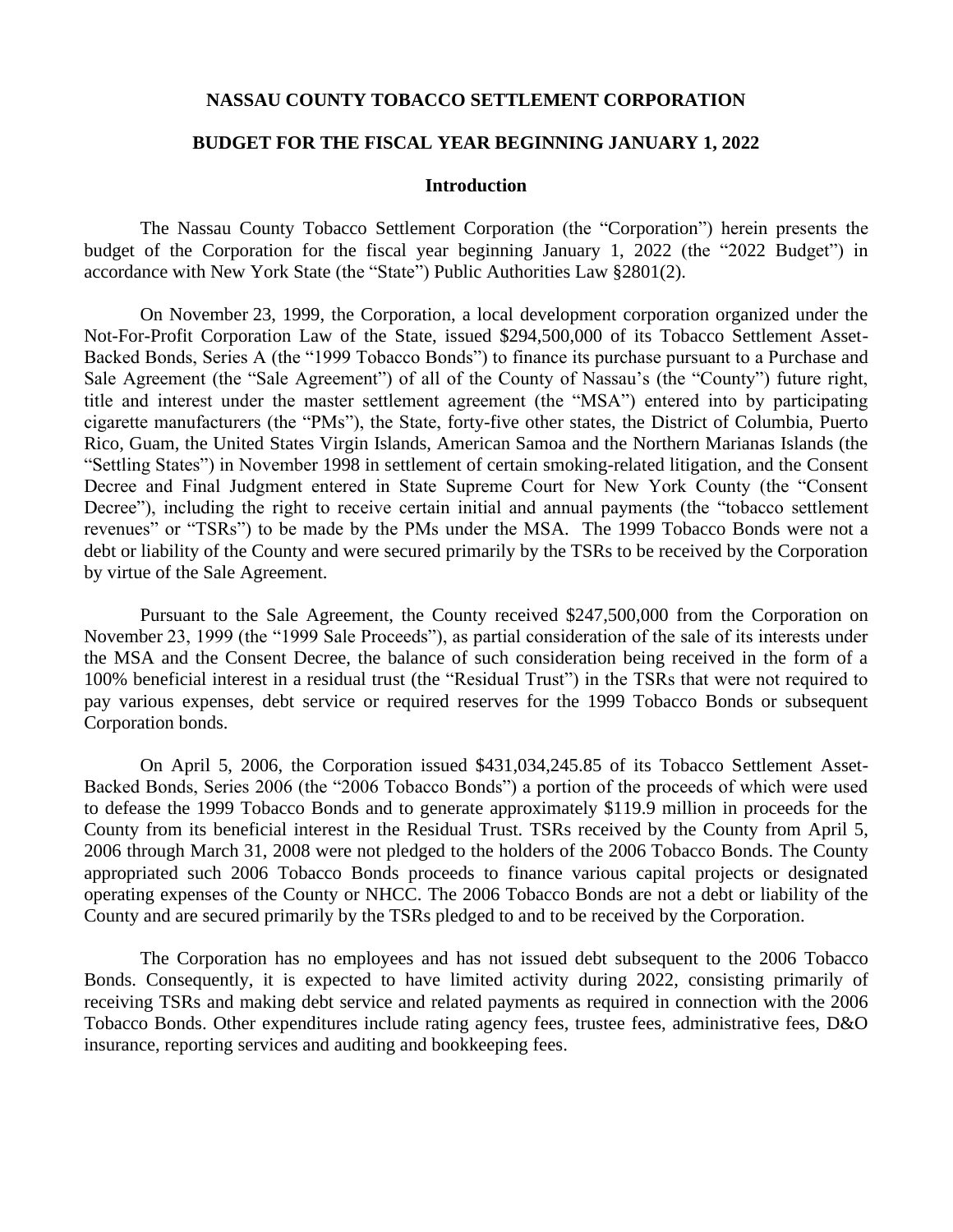## **Revenue (Estimated Receipts)**

The Corporation typically has two sources of revenue in its budget: annual TSR payments and investment income, which together are projected to total \$19,892,928 in 2022.

## **TSR Payments**

The Corporation's primary source of revenue is the annual TSR payments, which are budgeted to be \$19,890,428 in 2022. This reflects a 5.0% decrease from the projected 2021 amount of \$20,937,293 due primarily to a decrease in consumption.

#### **Interest Income**

The Corporation earns investment income on the Senior Liquidity Reserve Account, which is invested in shares of an investment fund which invests in short-term U.S. Treasury securities and in repurchase agreements backed by U.S. Treasury securities. The 2022 budget for investment income is \$2,500, flat versus the projected 2021 amount due to the continuation of low interest rates.

# **Expenditures**

The Corporation has budgeted \$19,892,928 for total expenses in 2022, consisting of contractual expenses, and principal and interest expense.

#### **Contractual Expenses**

The Corporation has budgeted \$140,000 for contractual expenses in 2022, which covers rating agency fees, trustee fees, administrative fees, D&O insurance, reporting services and auditing and bookkeeping fees.

#### **Interest Expense**

The Corporation projects that its interest expense in 2022 will be \$17,163,769.

#### **Principal Payments**

The Corporation projects that its principal payments in 2022 will be \$2,589,159 reflecting a required sinking fund payment.